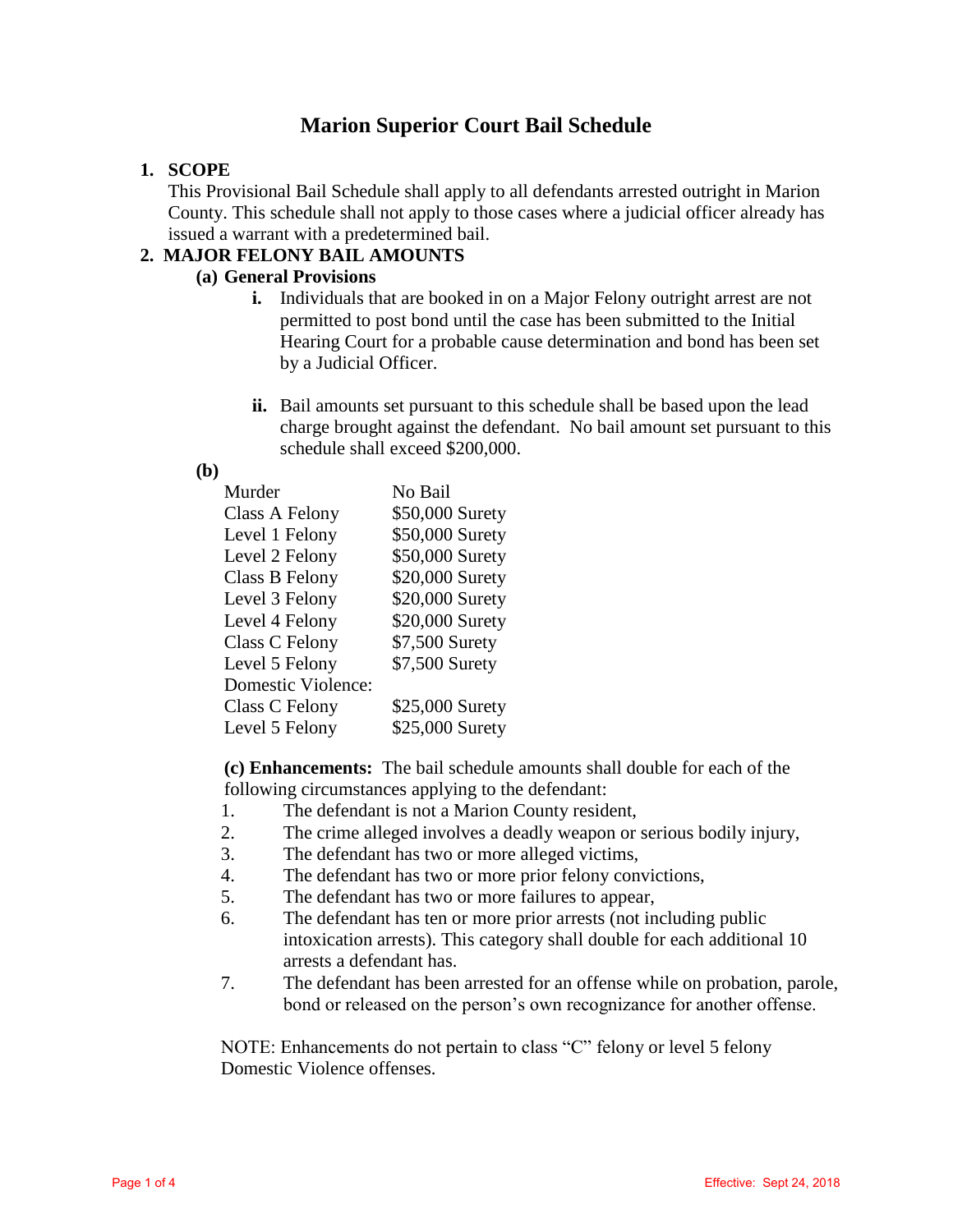- (c) **Filed Cases.** Bond set and release provisions ordered from the Initial Hearing Court may be altered by the Housing Court at the time the formal charges are filed.
- **(d) Child Molesting, Child Solicitation, and Sexually Violent Predator Cases**

No bail will be issued until the trial court has conducted a bail hearing for a person who is charged with Child Molesting (I.C. § 35-42-4-3) or Child Solicitation (I.C. § 35-42-4-6);

No bail will be issued until the trial court has conducted a bail hearing for a person who has been determined to be a sexually violent predator defendant as defined in I.C. § 35-33-8-3.5.

The Initial Hearing Court Judicial Officer shall set such cases for a bail hearing in the appropriate court no later than 48 hours after the person has been arrested or at the earliest possible setting if exigent circumstances prevent holding the hearing within 48 hours.

## **3. MISDEMEANOR & CLASS D/LEVEL 6 FELONY BAIL AMOUNTS:**

## (a) **General Provisions**

- **i.** Individuals that are booked in on a misdemeanor, class D, or level 6 outright arrest are permitted to post bond as soon as they are booked in by the Marion County Sheriff's Office and bond is set.
- **ii.** Bail amounts set pursuant to this schedule shall be based upon the lead offense identified by the arresting officer on the Officer's Arrest Report.
- **iii.** All individuals released either on their own recognizance or on bail are required to abide by conditions of release ordered by the Court.

## (b) **Operating a Vehicle While Intoxicated**

Individuals arrested for Operating a Vehicle While Intoxicated shall be released on their own recognizance, unless they have a prior conviction under I.C. § 9-30- 5 or for a crime of a similar nature to I.C. § 9-30-5 from another jurisdiction. An individual booked in for Operating a Vehicle While Intoxicated with a qualifying conviction under this paragraph must be held for pick up by Marion County Community Corrections for Alcohol Monitoring. Bail shall be set at \$500 Cash for any individual arrested for Operating a Vehicle While Intoxicated who also has more than one prior conviction under I.C. § 9-30-5 or for a crime of a similar nature to I.C. § 9-30-5 from another jurisdiction.

## (c) **General Misdemeanor Bail Amounts**

All individuals booked in on misdemeanor offenses shall be released on their own recognizance, except for the following offenses: Battery \$150 Cash Possession of a Handgun without a License \$150 Cash Domestic Violence (Including Invasion of Privacy) per schedule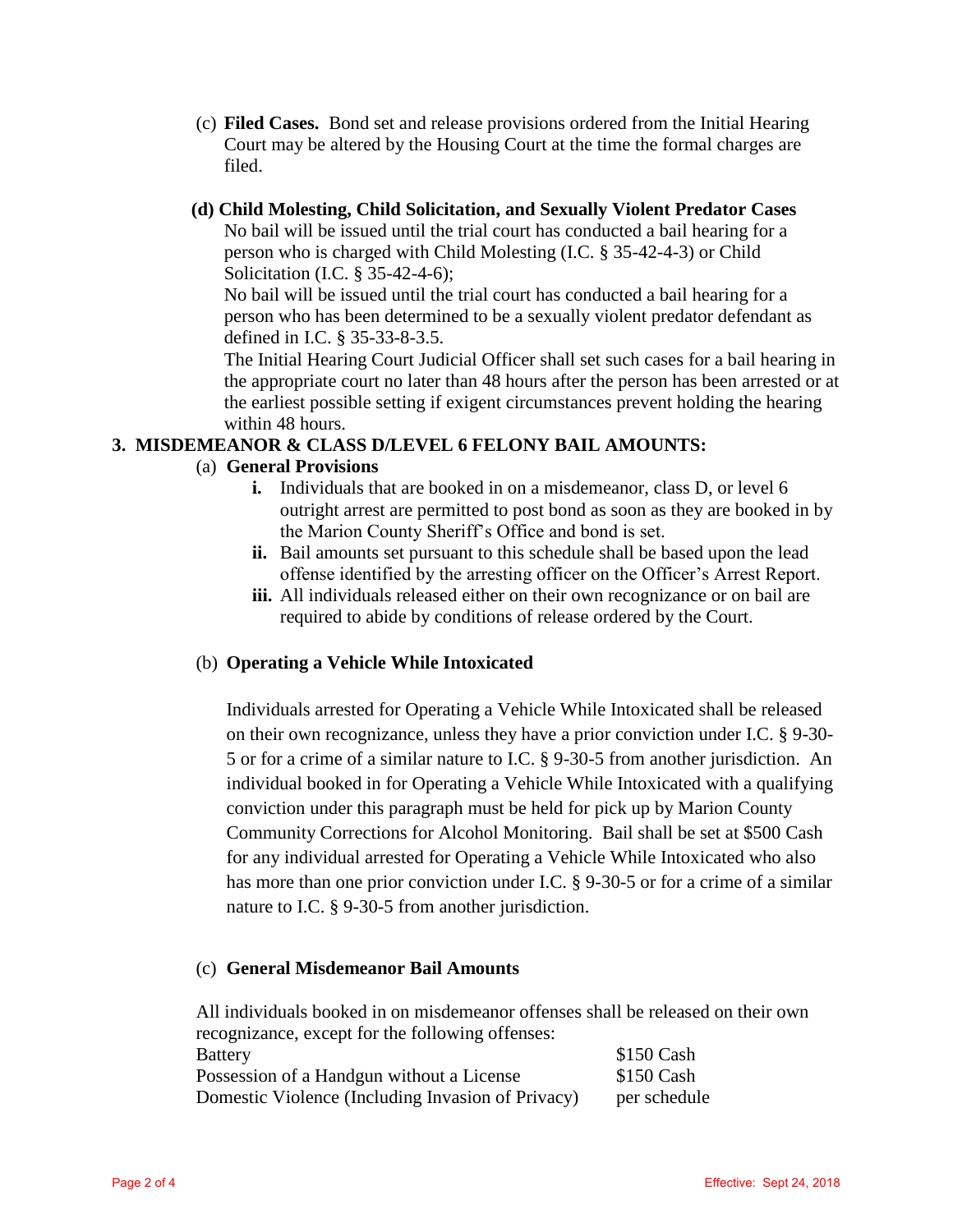Operating While Intoxicated with prior conviction per schedule (d) **General FD/F6 Bail Amounts**

Individuals booked in on one of the following level six or class "D" felony offenses shall be released on their own recognizance:

- Theft
- Operating a Vehicle as a Habitual Traffic Violator
- Possession of Marijuana

Bail shall be set in the amount of \$500 Cash for individuals booked in for a general class "D" felony or level 6 felony outright arrest.

- Battery (I.C.  $\S 35-42-2-1$ )
- Criminal Confinement (I.C. § 35-42-3-3)
- Criminal Gang Activity (I.C. § 35-45-9-3)
- Criminal Recklessness (I.C. § 35-42-2-2 all sections)
- Escape (I.C. § 35-44-3-5/I.C. §35-44.1-3-4)
- Intimidation (I.C.  $\S$  35-45-2-1)
- Pointing a Firearm (I.C. § 35-47-4-3)
- Residential Entry  $(I.C. § 35-43-2-1.5)$
- Resisting Law Enforcement (I.C. § 35-44-3-3/ I.C. § 35-44.1-3-1)
- Stalking (I.C. § 35-45-10-5)
- Strangulation (I.C. § 35-42-2-8/ I.C. § 35-42-2-9)

Bail shall be set in the amount of \$250 for all other individuals arrested on an outright arrest for a general d-felony or level 6 felony offense.

#### (e) **Enhancements.**

The bail schedule amounts shall double, up to a maximum of \$500 Cash bond for each of the following circumstances:

- 1. The defendant is not a Marion County resident,
- 2. The defendant has one or more failures to appear,
- 3. The defendant has one or more prior felony convictions.

#### **(f) Misdemeanor, D-Felony, & Level 6 Felony Domestic Violence Cases**

| Class D Felony      | \$2,000 Cash |
|---------------------|--------------|
| Level 6 Felony      | \$2,000 Cash |
| Class A Misdemeanor | \$1,000 Cash |

A person charged with a crime of domestic violence as defined in I.C. § 35-31.5- 2-78 shall be kept in custody and not released on bail for at least eight (8) hours from the time of arrest pursuant to I.C. § 35-33-1-1.7 and I.C. § 35-33-8-6.5. If a domestic violence charge is not the lead charge and this schedule would require a higher bail for the domestic violence charge standing alone, the bail shall be set as if the domestic violence charge were the lead charge.

## **(g) Invasion of Privacy Cases**

| Class D Felony | \$2,000 Cash |
|----------------|--------------|
| Level 6 Felony | \$2,000 Cash |